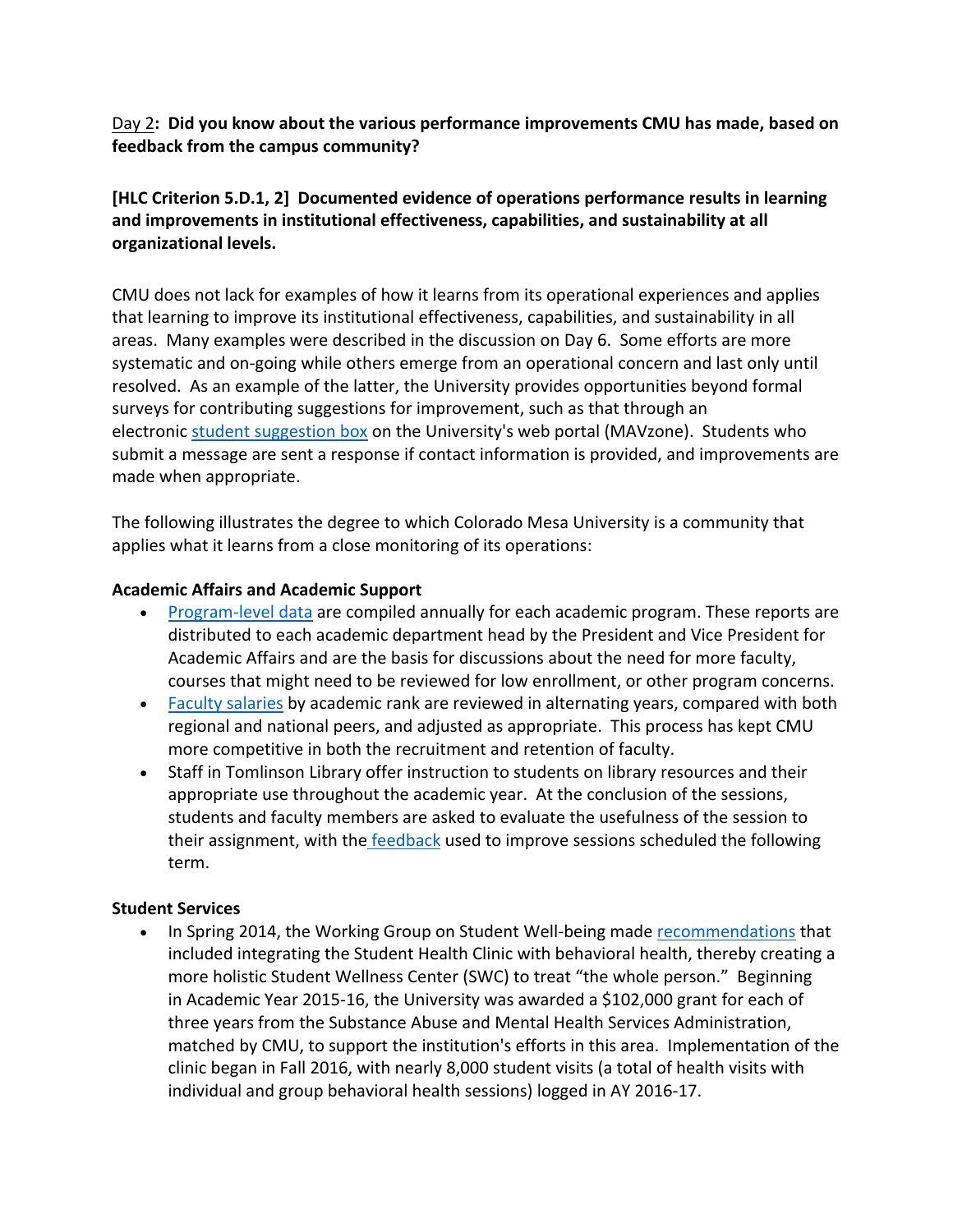Because CMU is sensitive to student expenses, Residence Life staff annually analyze comparative data for Colorado peer institutions that includes tuition, fees, and charges for on-campus room and board. CMU ranks third lowest among all Colorado 4 yearinstitutions for tuition and fees, while hovering in the middle of the grouping for room and board. Recognizing that students are price sensitive, the University lowered the rates for several residence halls (400 beds) for AY 2017‐18.

### **Information Technology**

- CMU continues to enhance student access to online information and services. Last Spring, input from student focus groups was solicited and will be used to enhance the functionality of the University's web portal, MAVzone. At present, the University is researching web portal options to improve navigation of information and applications launched from the portal and the website, add search capabilities of MAVzone content, and enhance access from mobile devices to address student comments provided.
- CMU has continually expanded its wireless network through the addition of access points for more than a decade. In FY 2016, CMU began a multi‐year project to upgrade its core wireless infrastructure. CMU has improved wireless performance by more than doubling network speeds through these upgrades.

#### **Facilities Services**

- To maintain an attractive and functional campus, Facilities Services compiles a facilities audit annually from campus administrators. The list summarizes small‐scale projects in need of repair or replacement which then are prioritized and budgeted.
- After observing the efficiency of its geothermal exchange systems, CMU has expanded its use from an original system that included one drill field serving one building to a system comprised of six separate drill fields, over one mile of 18" diameter high density polyethylene connecting pipe, numerous roof top cooling towers, boilers, and one 800,000‐gallon heat sink (El Pomar Natatorium). All the aforementioned resources combine to heat and cool over 1,000,000 square feet of campus buildings, while saving CMU an average of \$600,000 per year in energy costs. The success of these systems has led CMU to look for other alternative energy sources.

#### **Finance and Administration**

 CMU conducts an annual food service survey that provides valuable feedback on the contractor's performance that includes student comments about dining services at the University. Recent changes, based on survey results, include the addition of food services as part of the renovation and expansion of Tomlinson Library and changes in vendors in the University Center.

#### **Financial Aid**

 CMU has been successful in recruiting students who are highly academically prepared by awarding them a merit scholarship through the MavScholars Program. From 2010 to 2015, acceptance of this award has risen to 60.2%. Three out of every four MavScholars have returned for their second year. MavWorks, an institutional work-study program,